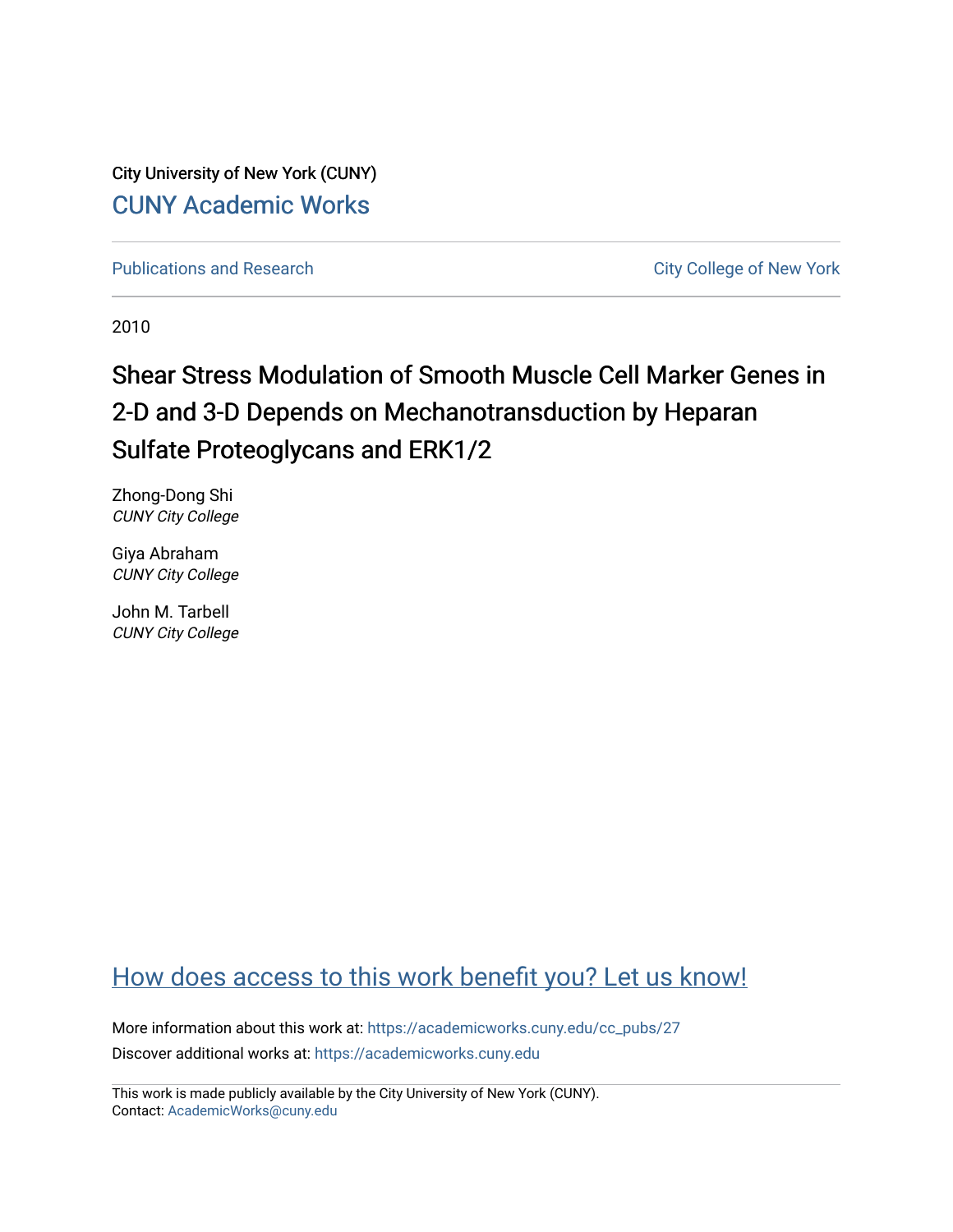# Shear Stress Modulation of Smooth Muscle Cell Marker Genes in 2-D and 3-D Depends on Mechanotransduction by Heparan Sulfate Proteoglycans and ERK1/2

# Zhong-Dong Shi\*, Giya Abraham, John M. Tarbell\*

Department of Biomedical Engineering, The City College of New York, The City University of New York (CUNY), New York, New York, United States of America

### Abstract

Background: During vascular injury, vascular smooth muscle cells (SMCs) and fibroblasts/myofibroblasts (FBs/MFBs) are exposed to altered luminal blood flow or transmural interstitial flow. We investigate the effects of these two types of fluid flows on the phenotypes of SMCs and MFBs and the underlying mechanotransduction mechanisms.

Methodology/Principal Findings: Exposure to 8 dyn/cm<sup>2</sup> laminar flow shear stress (2-dimensional, 2-D) for 15 h significantly reduced expression of  $\alpha$ -smooth muscle actin ( $\alpha$ -SMA), smooth muscle protein 22 (SM22), SM myosin heavy chain (SM-MHC), smoothelin, and calponin. Cells suspended in collagen gels were exposed to interstitial flow (1 cmH2O,  $\sim$ 0.05 dyn/cm<sup>2</sup>, 3-D), and after 6 h of exposure, expression of SM-MHC, smoothelin, and calponin were significantly reduced, while expression of a-SMA and SM22 were markedly enhanced. PD98059 (an ERK1/2 inhibitor) and heparinase III (an enzyme to cleave heparan sulfate) significantly blocked the effects of laminar flow on gene expression, and also reversed the effects of interstitial flow on SM-MHC, smoothelin, and calponin, but enhanced interstitial flow-induced expression of  $\alpha$ -SMA and SM22. SMCs and MFBs have similar responses to fluid flow. Silencing ERK1/2 completely blocked the effects of both laminar flow and interstitial flow on SMC marker gene expression. Western blotting showed that both types of flows induced ERK1/2 activation that was inhibited by disruption of heparan sulfate proteoglycans (HSPGs).

Conclusions/Significance: The results suggest that HSPG-mediated ERK1/2 activation is an important mechanotransduction pathway modulating SMC marker gene expression when SMCs and MFBs are exposed to flow. Fluid flow may be involved in vascular remodeling and lesion formation by affecting phenotypes of vascular wall cells. This study has implications in understanding the flow-related mechanobiology in vascular lesion formation, tumor cell invasion, and stem cell differentiation.

Citation: Shi Z-D, Abraham G, Tarbell JM (2010) Shear Stress Modulation of Smooth Muscle Cell Marker Genes in 2-D and 3-D Depends on Mechanotransduction by Heparan Sulfate Proteoglycans and ERK1/2. PLoS ONE 5(8): e12196. doi:10.1371/journal.pone.0012196

Editor: Sudha Agarwal, Ohio State University, United States of America

Received June 3, 2010; Accepted July 25, 2010; Published August 16, 2010

Copyright: © 2010 Shi et al. This is an open-access article distributed under the terms of the Creative Commons Attribution License, which permits unrestricted use, distribution, and reproduction in any medium, provided the original author and source are credited.

Funding: This work was supported by NIH NHLBI grants RO1 HL 57093 (JMT) and RO1 HL 094889 (JMT). The funders had no role in study design, data collection and analysis, decision to publish, or preparation of the manuscript.

Competing Interests: The authors have declared that no competing interests exist.

\* E-mail: zdshi@hotmail.com (ZDS); tarbell@ccny.cuny.edu (JMT)

#### Introduction

The major functions of vascular smooth muscle cells (SMCs) are to maintain and regulate blood vessel tone, blood pressure, and blood flow distribution. SMCs retain remarkable plasticity and can undergo phenotypic modulation between contractile state and synthetic state in response to alterations in local environmental cues [1,2]. The phenotype of SMC is a continuum and thus the phenotype state refers to relative position along the continuum, indicating cell marker expression and functions that are associated with either a contractile or a synthetic state [3]. In response to injury, medial SMCs can dramatically increase proliferation, motility, and secretion capacity, and play critical roles in vascular repair and remodeling [1,2,4]. However, if the responses are excessive, SMCs may also contribute to vascular lesion formation by migrating from the media into the intima under abnormal environmental conditions [1,5]. Besides SMCs, adventitial fibroblasts (FBs) and their activated counterpart myofibroblasts (MFBs) are also involved in vascular lesion formation [6,7].

Vascular SMCs and FBs/MFBs normally reside in a 3 dimensional (3-D) environment composed of extracellular matrix (ECM) components mainly collagen I and III. Most in vitro studies have investigated responses of SMCs to chemical or mechanical stimuli by culturing them on 2-D substrates. However, it has been shown that 3-D culture systems are a better representation of the in vivo environment than conventional 2-D systems [2,3]. In a 3-D collagen gel, SMCs are less proliferative and more quiescent compared with SMCs cultured in 2-D on a collagen matrix [8,9].

The contractile SMCs in the media are exposed to a physiological interstitial flow driven by the transmural pressure differential [10,11]. However, during vascular injury, SMCs may be exposed to elevated interstitial flow after damage to the vascular endothelium [5], and the superficial layer of SMCs may even be directly exposed to luminal blood flow where the intima is denuded. Modeling studies have shown that transmural interstitial flow passes through the oriented SMC layers to the adventitia and imposes shear stresses on SMCs and FBs that are of the order of  $0.\overline{1}$  dyn/cm<sup>2</sup>, and could be lower or higher depending on the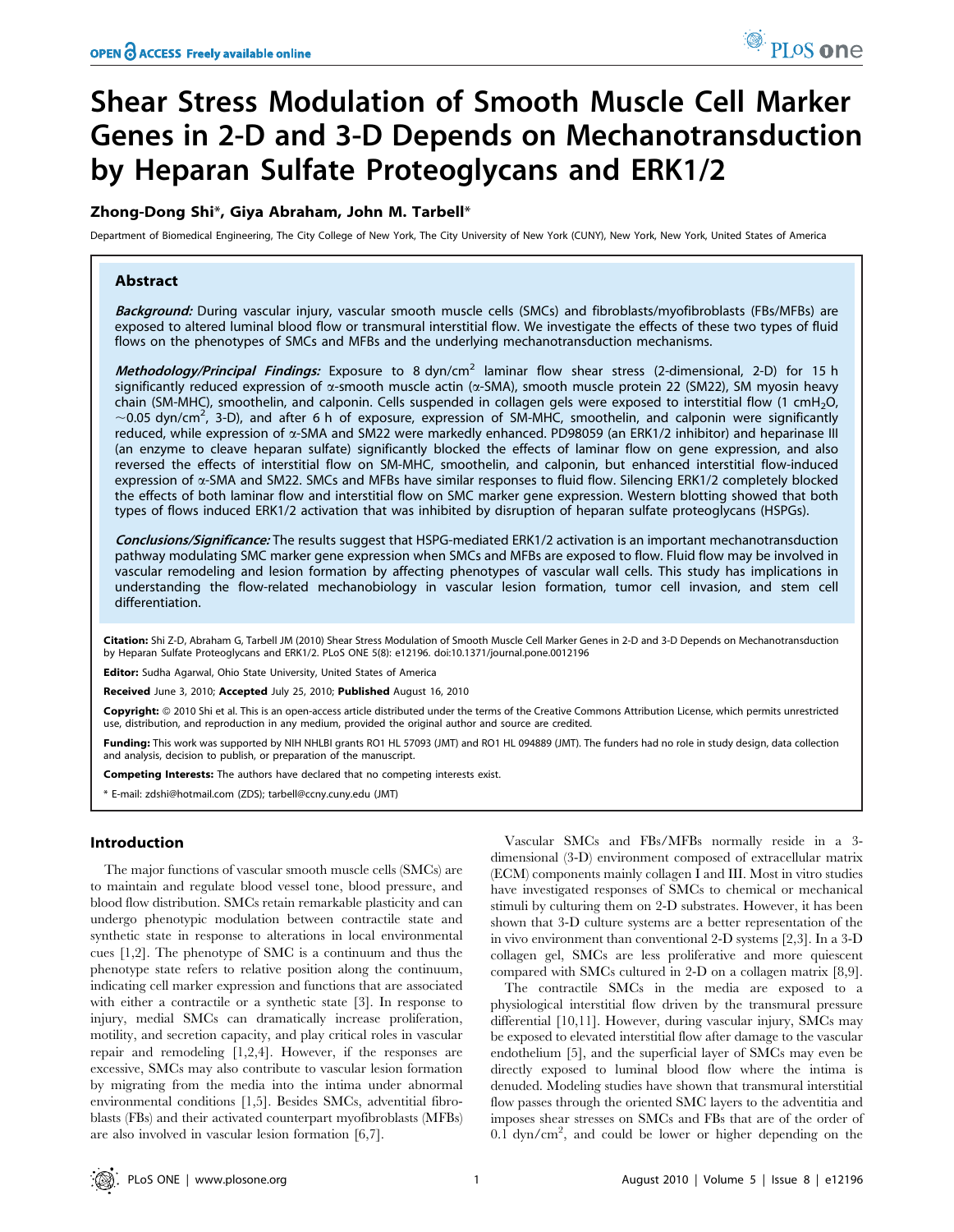location of the cells in the vessel wall [5,10,11]. After intima damage, luminal blood flow imposes shear stress on the first layer of SMCs and this shear stress may be somewhat lower than that on endothelial cells (ECs) due to the local structure of the injury. In the early stages of injury, shear stresses (luminal blood flow and transmural interstitial flow) on SMCs are elevated, and have been hypothesized to contribute to neointima formation [5,12–14]. During vascular repair or vascular lesion formation (takes hours to days or even weeks), shear stresses on SMCs are decreased. It has been shown that 2-D shear stress ( $\sim$ 10 dyn/cm<sup>2</sup>) can reduce expression of SMC marker genes [15,16] and promote SMC proliferation [15,17]. In addition, SMC and MFB have different migratory responses to laminar flow (2-D) and interstitial flow (3- D) [5,13,18].

To date, no studies have shown whether interstitial flow affects SMC and MFB phenotype in 3-D, and the mechanisms by which SMCs and MFBs sense fluid flow shear stress and modulate their phenotypes remain unclear. Given that switching SMC from contractile to synthetic phenotype will increase cell proliferation and motility, we therefore postulate that there can be some shared mechanisms between cell phenotypic switching and migration. We have already shown that ERK1/2 signaling plays a key role in interstitial flow-induced SMC motility [19]. In this study, we investigated how laminar flow and interstitial flow affect the expression of SMC marker genes and the potential role of ERK1/ 2. In addition, it has been suggested that cell surface glycocalyx component heparan sulfate proteoglycans (HSPGs) are shear stress sensors for endothelial cells and SMCs in 2-D [20–23]. There has been no study to show whether or not the glycocalyx functions as an interstitial flow sensor in 3-D. Therefore we also examined the role of HSPGs in mechanotransduction in both 2-D and 3-D.

#### Results

### Laminar flow reduces SMC marker gene expression in SMCs and MFBs in 2-D

To investigate the effect of laminar shear stress (2-D) on SMC marker expression in SMCs and MFBs, cells were cultured in inserts (6-well format with 0.4  $\mu$ m pore size;  $1.5 \times 10^5$  cells/filter) for 24 h. Cells were then exposed to 8  $dyn/cm<sup>2</sup>$  (average) shear stress applied by a rotating disk shear rod for 15 h. The mRNA levels were measured by RT-qPCR, and are shown in Figure 1. Exposure to  $8 \text{ dyn/cm}^2$  of laminar shear stress significantly reduced  $\alpha$ -smooth muscle actin ( $\alpha$ -SMA), smooth muscle protein 22 (SM22 also called as transgelin), smooth muscle myosin heavy chain (SM-MHC), smoothelin (SMTN), and calponin gene expression in both SMCs (Figure 1A) and MFBs (Figure 1B).

# Interstitial flow attenuates SM-MHC, SMTN, and calponin expression but enhances  $\alpha$ -SMA and SM22 expression in 3-D

To evaluate the influence of interstitial flow on SMC marker expression, SMCs and MFBs were suspended in collagen I gels and plated in cell culture inserts  $(6$ -well format with 8  $\mu$ m pore size; 1 ml of 4 mg/ml collagen gel; cell density:  $2.5 \times 10^5$  cells/ml). After spreading in gels for 24 h, cells were then subjected to interstitial flow driven by  $1 \text{ cm}H_2O$  pressure differential  $(\sim 0.05 \text{ dyn/cm}^2)$  for 6 h. The expression of SMC markers was assessed by RT-qPCR and shown in Figure 2. Just like laminar flow in 2-D, interstitial flow in 3-D also significantly reduced SMC marker SM-MHC, smoothelin, and calponin gene expression in both SMCs and MFBs (Figure 2). However, unlike laminar flow, interstitial flow markedly promoted  $\alpha$ -SMA and SM22 expression in both cell types.



Figure 1. Effects of laminar flow on SMC marker gene expression in 2-D. Laminar flow downregulates SMC marker gene expression in both SMCs and MFBs in 2-D. SMCs (A) and MFBs (B) were exposed to 8 dyn/cm<sup>2</sup> laminar shear stress for 15 h. Expression of SMC marker genes (a-SMA, SM22, SM-MHC, smoothelin (SMTN), and calponin) were analyzed by RT-qPCR. The gene expression was normalized to its companion No-Flow control case. All the data are presented as mean  $\pm$  SEM. \* P $<$ 0.05 vs corresponding No-Flow control;  $n = 4-6$ .

doi:10.1371/journal.pone.0012196.g001

# PD98059 and heparinase III block laminar flow-induced reduction in SMC marker expression in 2-D

To investigate the underlying mechanisms by which laminar flow attenuated SMC marker expression, PD98059 was used to inhibit ERK1/2 activation and heparinase III was used to cleave cell surface heparan sulfate glycosaminoglycans (HS GAGs) from heparan sulfate proteoglycans (HSPGs). Cells were pre-incubated with  $10 \mu M$  of PD98059 or 6.7 IU/L of heparinase for 3 h followed by exposure to laminar flow for 15 h. Flow medium contained 10  $\mu$ M of PD98059 for ERK inhibition experiments, and flow medium contained 1.0 IU/L heparinase for HSPG cleavage experiments. RT-qPCR results are shown in Figure 3. After treatment with PD98059 or heparinase, reduction in gene expression in SMCs and MFBs caused by laminar flow were significantly blocked in both cell types. These data suggest that ERK1/2 MAPK and cell surface HSPGs played important roles in laminar flow-induced decreases in SMC marker expression.

# PD98059 and heparinase block interstitial flow-induced reduction in SM-MHC, SMTN, and calponin expression, but enhance a-SMA or SM22 expression in 3-D

To examine whether the effects of interstitial flow on SMC marker gene expression were also related to ERK1/2 and HSPGs, cells were pre-incubated with 10  $\mu$ M of PD98059 or 6.7 IU/L of heparinase for 3 h followed by exposure to interstitial flow for 6 h. Flow medium contained 10  $\mu$ M of PD98059 for ERK inhibition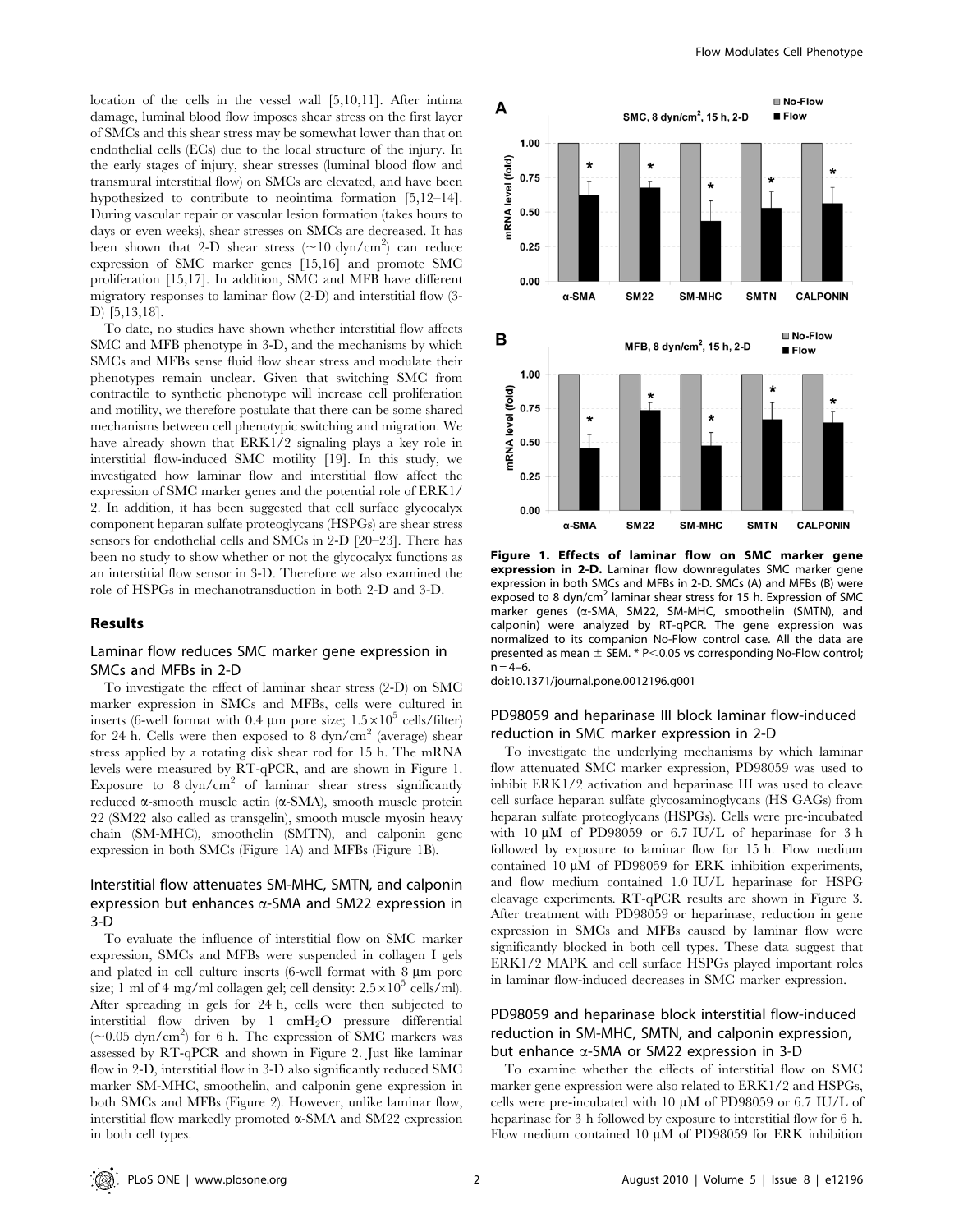

Figure 2. Effects of interstitial flow on SMC marker gene expression in 3-D. Interstitial flow attenuates expression of SM-MHC, smoothelin, and calponin, but promotes expression of  $\alpha$ -SMA and SM22 in both SMCs and MFBs in 3-D. SMCs (A) and MFBs (B) in collagen I gels were exposed to interstitial fluid flow driven by 1 cmH<sub>2</sub>O pressure differential ( $\sim$ 0.05 dyn/cm<sup>2</sup> shear stress [5]) for 6 h. Gene expression was analyzed by RT-qPCR and normalized to its own No-Flow control case. All the data are presented as mean  $\pm$  SEM. \* P<0.05 vs corresponding No-Flow control;  $n = 4-6$ . doi:10.1371/journal.pone.0012196.g002

experiments, and flow medium contained 1.0 IU/L heparinase for HSPG cleavage experiments. As shown in Figure 4, inhibition of ERK1/2 or cleavage of HSPGs eliminated interstitial flowinduced decreases in SM-MHC, smoothelin, and calponin expression in both SMCs and MFBs. However, either inhibition of ERK1/2 or removal of HSPGs did not attenuate interstitial flow-induced a-SMA and SM22 expression. Instead, expression of a-SMA and SM22 was further enhanced. These data suggest that ERK1/2 and HSPGs were involved in interstitial flow-mediated SMC marker expression.

# Knocking down ERK1/2 attenuates effects of both laminar flow and interstitial flow on SMC marker expression

Since PD98059 may have cellular effects other than inhibition of ERK1/2 [24], shRNA specific to ERK1/2 was used. Due to the high similarity in SMC marker gene expression between SMCs and MFBs when they were exposed to either laminar flow or interstitial flow, ERK1/2 gene knockdown was only performed in SMCs. Knockdown of ERK1/2 significantly reversed laminar flow-induced down-regulation of SMC marker gene expression in 2-D (Figure 5A). Silencing of ERK1/2 also significantly inhibited interstitial flow effects on SMC marker expression in 3-D: reduced expression of SM-MHC, smoothelin, and calponin were significantly reversed with ERK1/2 knockdown; while increased



Figure 3. Effects of PD98059 and heparinase on SMC marker gene expression under 2-D laminar flow. PD98059 and heparinase reverse laminar flow-induced reductions in expression of SMC marker genes in 2-D. SMCs (A) and MFBs (B) were pretreated with PD98059 (PD) or heparinase III (Hepr) for 3 h, and then exposed to 8 dyn/cm<sup>2</sup> laminar shear stress for 15 h. Gene expression was analyzed by RT-qPCR and normalized to its own Flow without PD or Hepr treated case. All the data are presented as mean  $\pm$  SEM. \* P $<$ 0.05 vs corresponding No-Flow control;  $\#P<0.05$  vs corresponding Flow case; \$ P $<$ 0.05 vs corresponding Flow case;  $n = 4-5$ . doi:10.1371/journal.pone.0012196.g003

expression of both a-SMA and SM22 were markedly inhibited (Figure 5B). These results suggest that regulation of SMC marker gene expression by fluid flow is dependent on the ERK1/2 signaling pathway.

# Heparan sulfate proteoglycans are mechanosensors for fluid flow-induced and ERK1/2-mediated cell phenotypic switching

The efficiency of heparinase III in cleaving cell surface HSPG GAGs was evaluated by immunostaining. Figure 6 shows that SMC surfaces contain abundant HSPGs and that using heparinase III can substantially cleave cell surface HS GAGs. Removal of HSPGs reversed most of the flow effects, suggesting that HSPGs might be involved in ERK1/2 activation. To examine whether the fluid flow affected ERK1/2 activation and the role of cell surface HSPGs, Western blotting was used to determine ERK1/2 phosphorylation. The results are shown in Figure 7. Both laminar flow (2-D) and interstitial flow (3-D) dramatically induced ERK1/ 2 phosphorylation, and PD98059 significantly inhibited fluid flowinduced ERK1/2 activation. After removal of HSPGs, however, activation of ERK1/2 induced by fluid flow was significantly attenuated as well. These results suggest that ERK1/2 activation was mediated by cell surface HSPGs. Although PD98059 and heparinase had different effects on the expression of some SMC marker genes in 3-D (Figure 4) compared with 2-D (Figure 3), knockdown of ERK1/2 abolished flow effects in both 2-D and 3-D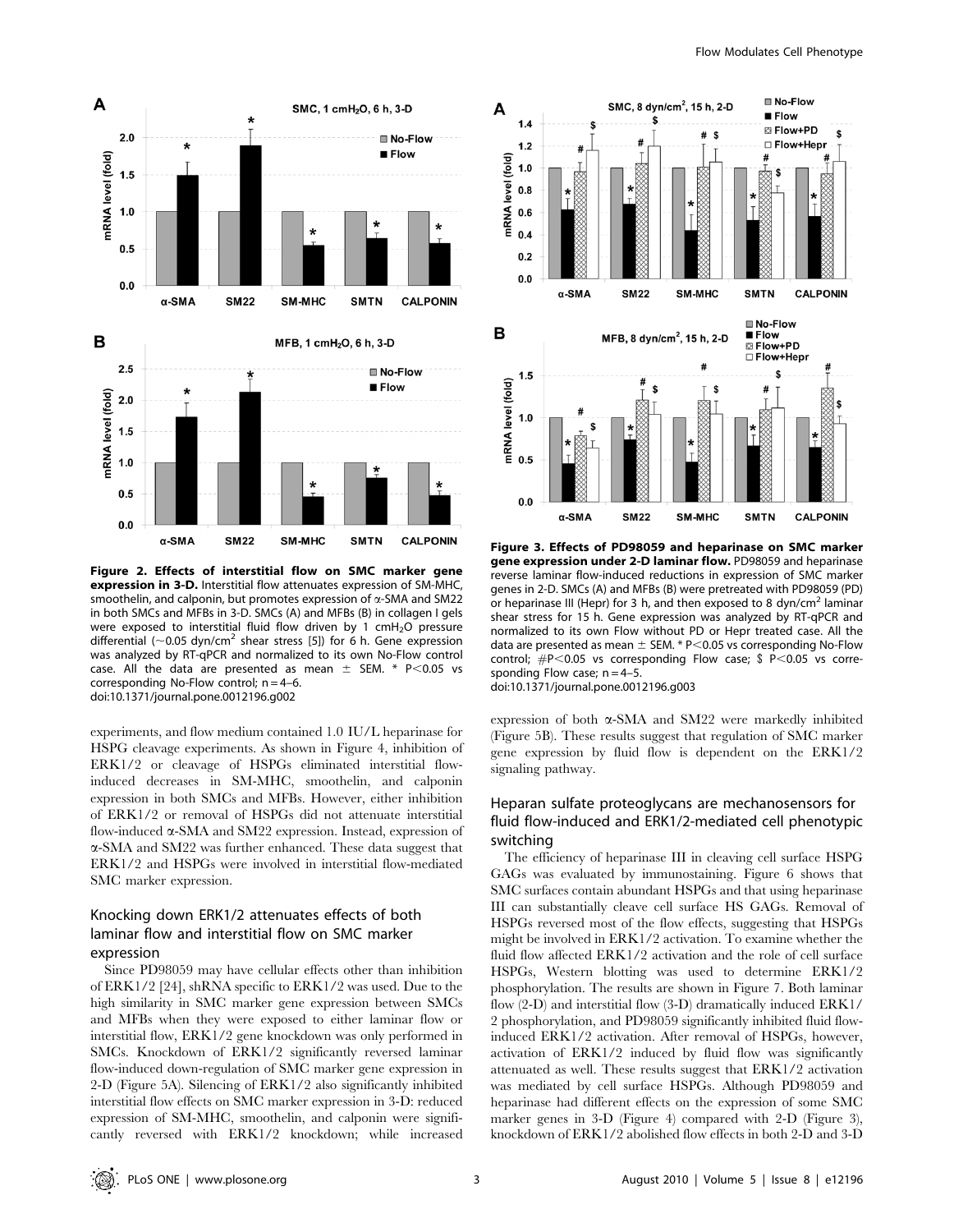

Figure 4. Effects of PD98059 and heparinase on SMC marker gene expression under 3-D interstitial flow. PD98059 and heparinase reverse interstitial flow-induced reductions in SM-MHC, smoothelin, and calponin expression, but further enhance  $\alpha$ -SMA and SM22 expression in 3-D. SMCs (A) and MFBs (B) in collagen gels were pretreated with PD98059 (PD) or heparinase III (Hepr) for 3 h, and then exposed to interstitial flow (1  $cmH<sub>2</sub>O$ ) for 6 h. Gene expression was analyzed by RT-qPCR and normalized to its own Flow without PD or Hepr treated case. All the data are presented as mean  $\pm$  SEM. \* P $<$ 0.05 vs corresponding No-Flow control;  $#P<0.05$  vs corresponding Flow case;  $$ P<0.05$  vs corresponding Flow case; n = 4-5. doi:10.1371/journal.pone.0012196.g004

(Figure 5). In addition, both PD98059 and removal of HS-GAGs suppressed flow induced ERK1/2 activation in 2-D and 3-D (Figure 7), suggesting that besides displaying some other cellular effects, HSPGs are essential in mediating flow-induced ERK1/2 activation. Fluid flow slightly induced ERK1/2 activation after treatment with PD98059 and heparinase, but activation of ERK1/ 2 was significantly lower than the corresponding time points in non-treated cases (Figure 7). Therefore, we conclude that the effects of laminar flow and interstitial flow on expression of SMC marker genes depend on ERK1/2 activation via a mechanotransduction mechanism mediated by HSPGs.

#### Discussion

It has been widely recognized that laminar flow shear stress has a great impact on EC biology [25]. Many other types of cells including SMCs, FBs, bone cells, stem cells and tumor cells in the tissue interstitium are exposed to a very low interstitial fluid flow [26]. Interstitial flow can modulate many cellular processes in a 3-D environment including proliferation, apoptosis, differentiation, and migration [5,8,27,28]. For example, interstitial flow can induce cytokine release, vascular and tumor cell migration, capillary morphogenesis, and stem cell differentiation [5,8,19,29–31]. Interstitial flow therefore plays important roles in tissue physiology and pathology.

In the present study, we demonstrated that laminar flow and interstitial flow significantly affect expression of SMC marker



Figure 5. ERK1/2 knockdown reverses effects of both laminar flow and interstitial flow on SMC marker expression. The cells were transfected with ERK1/2 shRNAs or shRNA vectors and then were exposed to laminar flow (A) and interstitial flow (B). All the data were presented as mean  $\pm$  SEM. \* P<0.05 vs corresponding No-Flow vector control;  $\#P$ <0.05 vs corresponding vector Flow case; n = 4. doi:10.1371/journal.pone.0012196.g005

genes (a-SMA, SM22, SM-MHC, smoothelin, and calponin): laminar flow reduces expression of all five SMC marker genes in SMCs and MFBs on a 2-D substrate; interstitial flow attenuates gene expression of SM-MHC, smoothelin, and calponin, but enhances expression for  $\alpha$ -SMA and SM22. The influences of laminar flow and interstitial flow on expression of SMC marker genes are mediated by activation of ERK1/2 MAPK. In addition, cell surface glycocalyx HSPGs play a major role in mechanotransduction of fluid flow-induced ERK1/2 activation. SMCs and MFBs have the same pattern of phenotypic modulation in response to fluid flow.

Vascular SMC dedifferentiation, migration, proliferation, and protein secretion play central roles in both vascular remodeling



Figure 6. Cleavage of heparan sulfate glycosaminglycans (HS-**GAGs) by heparinase.** SMCs were grown on the plate for 2 days, and then incubated with 6.7 IU/L heparinase III (Hep) for 1 h followed by immunostaining for HS-GAGs. The surfaces of SMCs present abundant HS-GAGs (blue), which was successfully cleaved by heparinase III. Cell nuclei were stained by propidium iodide shown in red. doi:10.1371/journal.pone.0012196.g006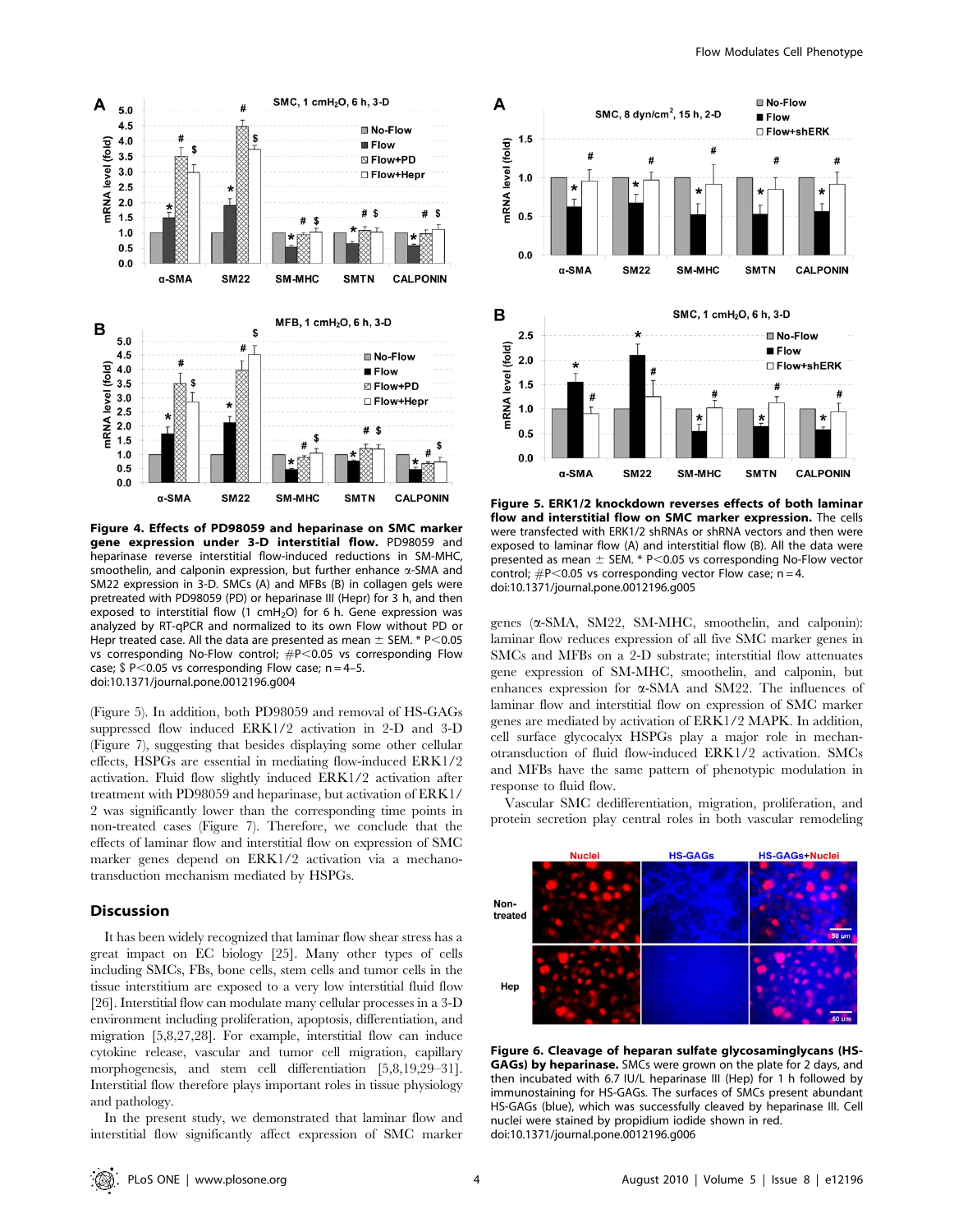

Figure 7. PD98059 and heparinase suppress both laminar flow and interstitial flow-induced ERK1/2 activation. Cells in 2-D or 3- D were pretreated with ERK1/2 inhibitor PD98059 (PD) or heparinase III (Hep) and then exposed to laminar flow or interstitial flow for 0 to 30 min. Cells were lysed and proteins were extracted for Western blotting. Gel panels were representative Western blots from three independent experiments, where similar results were found. doi:10.1371/journal.pone.0012196.g007

and vascular lesion formation [1]. Phenotypic modulation (switching) is one of the key events for SMCs to be engaged in vascular repair, remodeling, and disease. In response to vascular injury, contractile SMCs are capable of transiently modulating their phenotype to a highly synthetic state with increasing ability to migrate into wound sites. In vivo, SMCs continuously encounter mechanical stimuli that play important roles in governing cell function and phenotype [3]. Surgical intervention such as balloon angioplasty or stent implantation can denude endothelial cells and damage the intima, leaving SMCs directly exposed to luminal blood flow shear stress. In hypertension, SMCs and FBs/MFBs are not only exposed to tensile stress (stretch), but also exposed to elevated interstitial flow driven by augmented transmural pressure [5,19]. Therefore, in the early stages of vascular injury, shear stress induced either by luminal blood flow or by transmural flow may alter the phenotype of SMCs and FBs/MFBs. In the present in vitro study, we show that both laminar flow (2-D) and interstitial flow (3-D) affect expression of SMC marker genes in SMCs and MFBs. Downregulation of the contractile marker genes induced by fluid flow shear stresses indicates that fluid flow promotes SMC/ MFB phenotype switching from a contractile state to a more synthetic and proliferative state. This suggests that in the early stage of vascular injury, fluid flow shear stress plays a role in vascular SMC and MFB phenotypic modulation and therefore contributes to vascular repair or vascular lesion formation.

Other studies have shown that FBs can differentiate into MFBs followed by further differentiation into SMC like cells [7]. Vascular SMCs, FBs, and MFBs therefore share common characteristics and functions.  $\alpha$ -SMA is widely expressed in both SMCs and MFBs [13] and regulates cell contractility when it is incorporated within actin filaments to form stress fibers. SM22 is highly expressed in SMCs, FBs, and MFBs [32]. SM22 colocalizes with  $\alpha$ -SMA and may play a role in actin filament remodeling, but it is not essential for SM development and its function still remains unknown [33]. Calponin is also expressed in SMCs and FBs/ MFBs [34]. SM-MHC and smoothelin are better SMC markers, and smoothelin protein is thought to be only expressed in mature and fully differentiated SMCs [35]. However, it has been shown that FBs/MFBs also express SM-MHC and smoothelin [36]. In the present study we also detected the expression of these genes in MFBs by RT-qPCR.

Laminar flow reduces expression of all studied SMC marker genes, consistent with several studies [15,16]. Other 2-D studies, however, have shown that shear stress can reduce cell proliferation

[37,38] and induce apoptosis [39]. The controversy about different effects of shear stress on SMC proliferation probably is due to the level of shear stress and the patterns of shear stress that were applied to cells, and also the species and phenotypic states of SMCs that were used. In this study, 3-D interstitial flow attenuates expression of SM-MHC, smoothelin, and calponin genes, but enhances expression for  $\alpha$ -SMA and SM22. The disparity between 2-D and 3-D suggests the microenvironmental cues that cells receive are important for phenotype modulation. In conventional 2-D cultures, decreased cell proliferation is generally associated with the contractile state. In 3-D, SMC proliferation and cytokine secretion are reduced, suggesting that cells are more contractile compared with 2-D. However,  $\alpha$ -SMA expression is also reduced in 3-D [3,9]. This seeming contradiction may well explain the differences in gene expression between cells in 2-D and 3-D in response to flow. SMCs cultured in a 3-D collagen matrix express diminished a-SMA, and exhibit less phosphorylation of focal adhesion kinase [9,40] and less spreading. It has been suggested that incorporation of  $\alpha$ -SMA into stress fibers directly correlates with the strength of cell-matrix adhesion and is crucial for cell contractility and cell spreading [41]. In our study, when exposed to interstitial flow, cell proliferation and spreading are increased (data not shown), and therefore more cell-matrix adhesions are required, which could induce  $\alpha$ -SMA and SM22 expression to promote stress fiber formation and cell-matrix adhesion formation. This is consistent with another study that has shown that interstitial flow can increase a-SMA expression and promote dermal FBs differentiation into MFBs and enhance their proliferation in 3-D collagen gels [42].

It has been suggested that laminar flow shear stress can induce SMC to decrease expression of SMC markers and increase expression of endothelial cell (EC) markers which transdifferentiate SMCs into ECs [16]. Because a 3-D environment is suitable for SMC and MFB physiology and a 2-D system is more suitable for ECs to perform their function, another explanation for our observations is that reduction in SMC marker expression on 2-D substrates turns SMCs/MFBs into more EC like cells; while interstitial flow only modulates SMC/MFB in 3-D from a more contractile phenotype to a more synthetic state.

SM22 and  $\alpha$ -SMA are not SMC specific markers and are present in many cell types. Their roles generally are related to stress fiber formation and cell contractility, which may regulate cell motility. This hypothesis may well explain the difference in flowinduced migration between 2-D and 3-D that we have observed before: in 2-D studies, laminar flow-induced downregulation of  $\alpha$ -SMA and SM22 may inhibit SMC and MFB migration [13,18], while in 3-D, interstitial flow-induced upregulation of  $\alpha$ -SMA and SM22 may enhance SMC and MFB motility [5].

In 3-D, unlike SM-MHC, smoothelin and calponin, a-SMA and SM22 were upregulated by interstitial flow and that could not be reversed by PD98059 or heparinase; instead, their expression was further enhanced (Figure 4). However, the interstitial flowupregulated expression could be abolished by specific knockdown of ERK1/2 (Figure 5), indicating that besides affecting ERK1/2, PD98059 and removal of HSPGs by heparinase also affected other cellular signaling pathways which induced expression of  $\alpha$ -SMA and SM22. We observed that treatment with PD98059 and heparinase caused cells to contract slightly in 3-D gels (data not shown). In 3-D, cell-matrix adhesions are smaller and there is less phosphorylation of focal adhesion kinase at tyrosine 397 than in 2- D [40,43], suggesting the strength of attachments is weaker in 3-D than in 2-D. In 3-D, cells treated with PD98059 contracted slightly due to toxicity. Cleavage of HS GAGs by heparinase reduced cell attachments to ECM through HSPGs (such as syndecans) [44].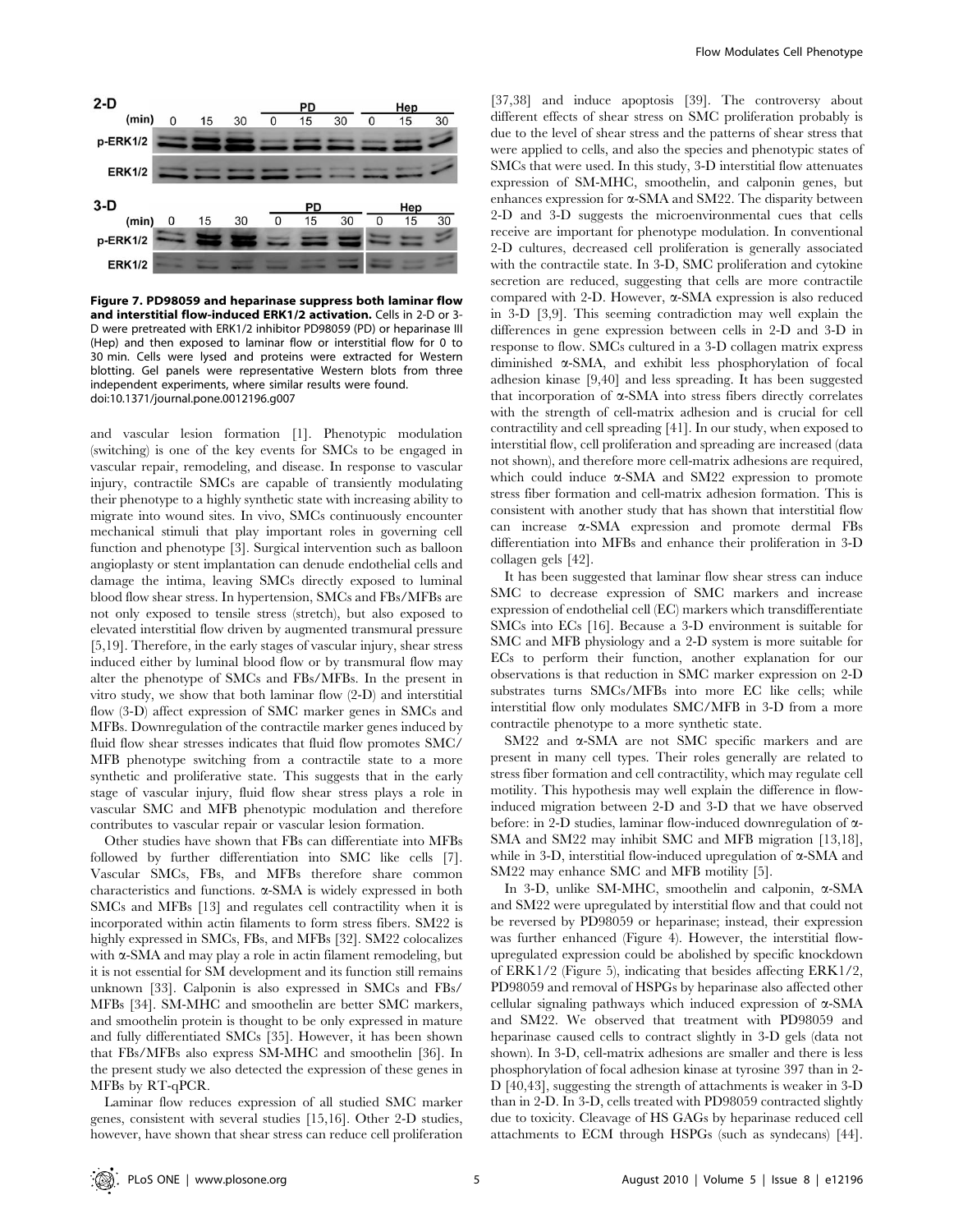Also note that proliferation of SMC/MFB in 3-D was reduced compared with 2-D [9] and that cell physiology is quite different in 2-D and 3-D [43,45]. Treatment with PD98059 and heparinase further reduced cell proliferation and decreased cell attachment to ECM in 3-D. When exposed to interstitial flow, cells tended to be more proliferative and spread out to regain attachments to ECM, which likely required an increase in expression of  $\alpha$ -SMA and SM22 triggered by some signaling pathways other than ERK1/2 for stress fiber and cell-matrix adhesion assembly. The exact mechanism by which PD98059 and heparinase affect cells differently in 3-D remains unclear. However, since ERK1/2 knockdown is more specific to ERK1/2 and is able to reverse flow effects on gene expression in both 2-D and 3-D, this suggests that flow modulation of SMC marker expression is dependent on ERK1/2 in both 2-D and 3-D.

MAPKs are important mediators which regulate a variety of cellular processes, including gene expression, proliferation, survival, apoptosis, migration, and differentiation [46]. In cardiovascular health and disease, it has been shown that the ERK1/2 MAPK pathway plays an important role [47]. Increased ERK1/2 activation contributed to augmented vascular SMC proliferation and neointima formation with aging in a rabbit study [48]. The rapid activation of ERK1/2 after balloon injury of the rat carotid artery may be associated with vascular SMC migration and proliferation in vivo [49–51]. The evidence from in vitro studies has also shown that ERK1/2 activation plays a crucial role in cardiovascular cell proliferation and cell migration [15,19]. The increase in SMC proliferation and migration is associated with a phenotypic switching from the contractile state to the synthetic state, which is regulated by sustained phosphorylation of ERK1/2 [52]. Shear stress  $(\sim 10 \text{ dyn/cm}^2)$  can induce early growth response-1 expression in SMCs via activation of ERK1/2 and c-Jun within 1 h [53] and promote SMC proliferation wthin 1 day [15]. Our results suggest that besides the role in regulating cell proliferation as reported in the literature, ERK1/2 also plays a central role in both laminar flow and interstitial flow-induced cell phenotype modulation.

In 2-D studies, it has been suggested that the cell surface glycocalyx is responsible for sensing fluid flow shear stress on vascular ECs and SMCs [20–22]. In 3-D, HSPGs, which are present all over the cell surface, bind extracellular ligands and form signaling complexes with receptors. Binding of cell surface HSPGs to ECM components can immobilize the proteoglycans, enabling HSPG core proteins to interact with the actin cytoskeleton [54]. Therefore, the cell surface HSPGs can act as both coreceptors and mechanosensors in ECM-cytoskeleton interactions. In the present study, we demonstrated that cell surface HSPGs are flow sensors by which cells can sense laminar flow and interstitial flow stimuli and then undergo phenotypic modulation through ERK1/2 activation.

We have shown previously that 1–6 h of interstitial flow driven by 1 cmH<sub>2</sub>O pressure differential (~0.05 dyn/cm<sup>2</sup>) can dramatically enhance cell motility and MMP expression [5]. In the present study, we again show that this short exposure to interstitial flow also has great impact on the expression of cell phenotypic genes. The unique 3-D cell-matrix structure may play the key role. In the more physiological 3-D system, the cells exhibit matrix adhesions all over their surface, and 3-D cell-matrix interactions enhance cell biological activity [40]. Thus the mechanosignal of interstitial flow on the glycocalyx can be significantly amplified by interactions between the cell cytoskeleton and matrix through cellmatrix adhesions.

In summary, we have shown, for the first time, that both laminar flow and interstitial flow are capable of modulating SMC

and MFB phenotype into a more synthetic state via HSPGmediated ERK1/2 activation - a mechanotransduction mechanism. Fluid flow-induced phenotype modulations are somewhat different in 2-D and 3-D: fluid flow down-regulates both  $\alpha$ -SMA and SM22 in 2-D, but promotes their expression for cell spreading in 3-D; however, fluid flow reduces expression of more specific SMC markers (such as SM-MHC and smoothelin) in both 2-D and 3-D. On the other hand, interstitial flow can induce FB differentiation into MFB in 3-D [42]. Together with the fact that laminar flow inhibits SMC and MFB migration in 2-D [13,18] and interstitial flow can enhance SMC, FB, and MFB motility in 3-D [5,19], our study may indicate that during vascular injury, in response to the alterations of interstitial flow in the local environment, SMCs in the media can shift their phenotype from a contractile state to a more synthetic state and FBs in the adventitia can modulate their phenotype from a quiescent state to an activated state and differentiate into MFBs. Under the sustained stimulation of interstitial flow, the synthetic SMCs and activated FB and MFB gain higher motility and migrate into the intima or wound sites. While for the superficial layer of SMCs in the injury regions, the luminal blood flow directly promotes their dedifferentiation into a more proliferative state and inhibits their migration. SMCs and MFBs in the intima or injury sites can proliferate, secrete ECM proteins, and increase stress fiber contractility by expressing  $\alpha$ -SMA under interstitial flow, which therefore contribute to wound closure and healing, vascular remodeling, or vascular lesion formation. This study also suggests that ERK1/2 and cell surface HSPGs may be the potential targets for regulation of cell phenotype and inhibition of vascular lesion formation.

This is the first study to describe a flow-induced mechanotransduction mechanism regulating vascular SMC and MFB differentiation in both 2-D and 3-D. HSPGs present on the surfaces of many types of cells (such as epithelial cells, cardiovascular cells, tumor cells, and stem cells) and play important roles in cell growth, adhesion and migration, regulating development, tumorigenesis, and vasculogenesis [44,54,55]. Therefore, our study will be of interest in understanding the flow-related and HSPG-regulated mechanotransduction mechanisms in vascular lesion formation, tumor cell invasion, and stem cell differentiation.

#### Materials and Methods

#### 2-D and 3-D cell culture

Rat aortic SMCs and MFBs were obtained, characterized, and cultured as previously described [13]. For 2-D experiments: SMCs and MFBs were seeded on fibronectin coated (30 mg/insert) 6-well format cell culture inserts with 0.4  $\mu$ m pore size (1.5×10<sup>5</sup> cells/ insert) and cultured for 24 h with 2 ml of growth medium in the inserts and 3 ml of growth medium in the companion well. For 3- D experiments: SMCs and MFBs were suspended in rat tail collagen I (BD Science) gels and plated in 6-well cell culture inserts with 8 µm pore size (cell density:  $2.5 \times 10^5$  cells/ml; gel volume: 1 ml; final gel concentration: 4 mg/ml); cells were then cultured for 24 h with 2 ml growth medium in the bottom well [19].

#### Fluid flow shear stress experiment

2-D laminar flow: a rotating disk shear rod device was used [18], and the average shear stress of 8  $dyn/cm<sup>2</sup>$  was applied to cells cultured in the inserts for 15 h. 3-D interstitial flow: cells in 3- D collagen gels were subjected to interstitial flow as previously described [5] for 6 h, which was driven by a 1 cmH<sub>2</sub>O pressure differential  $(\sim 0.05 \text{ dyn/cm}^2)$ . There have been no experimental measurements of shear stress on SMCs and MFBs, therefore the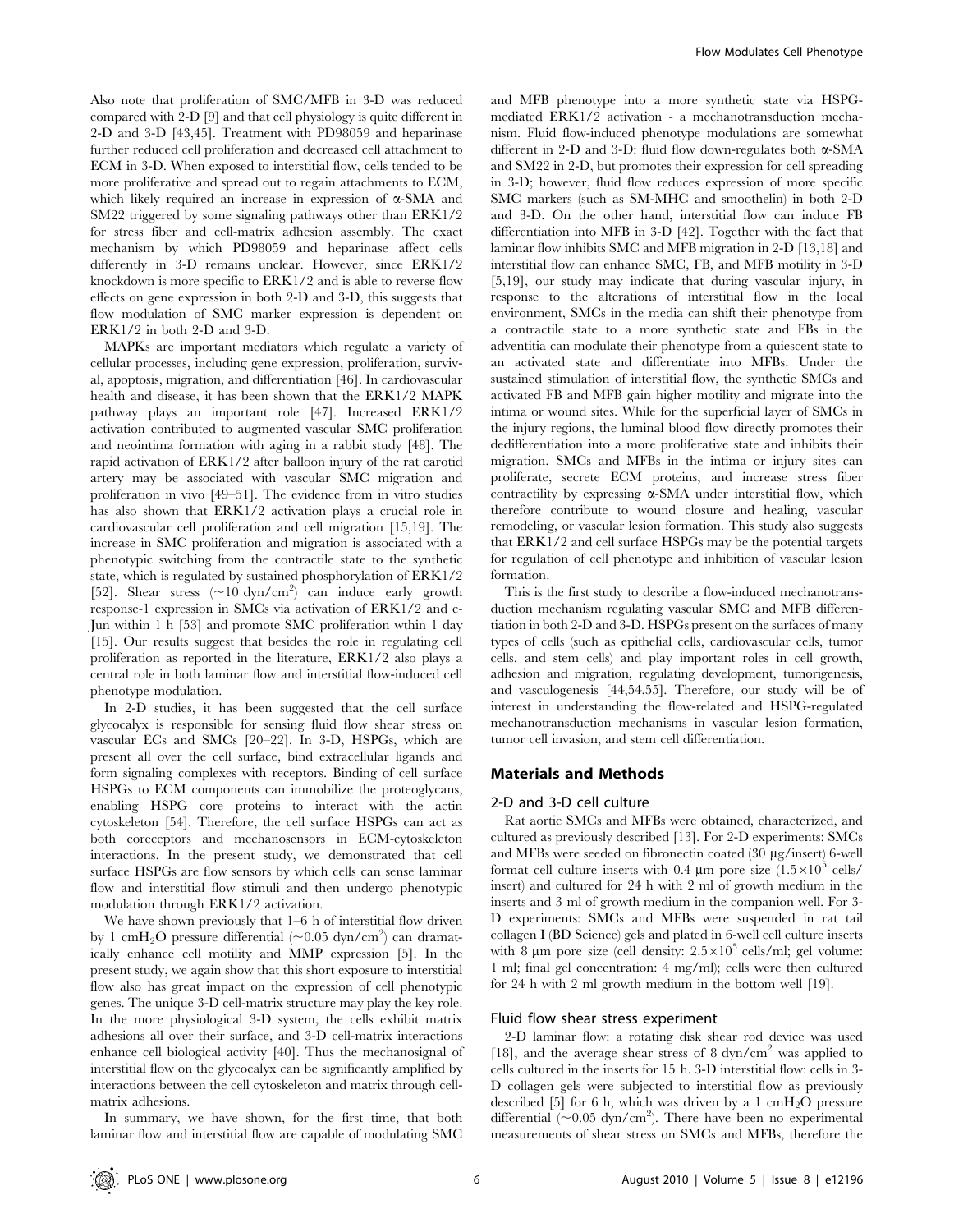| Gene             | Forward sequence (5'-3')    | Reverse sequence (5'-3')    | <b>GenBank Locus</b> | Reference |
|------------------|-----------------------------|-----------------------------|----------------------|-----------|
| $\alpha$ -SMA    | GATCACCATCGGGAATGAACGC      | CTTAGAAGCATTTGCGGTGGAC      | NM 031004.2          | $[57]$    |
| SM <sub>22</sub> | <b>TGTTCCAGACTGTTGACCTC</b> | <b>GTGATACCTCAAAGCTGTCC</b> | NM 031549.2          | $[58]$    |
| SM-MHC           | AAGCAGCTCAAGAGGCAG          | AAGGAACAAATGAAGCCTCGTT      | NM 001170600.1       | $[59]$    |
| <b>SMTN</b>      | <b>TCGGAGTGCTGGTGAATAC</b>  | <b>CCCTGTTTCTCTTCCTCTGG</b> | NM 001013049.2       | [60]      |
| Calponin         | ACAAAAGGAAACAAAGTCAAT       | GGGCAGCCCATACACCGTCAT       | NM 031747.1          | [61]      |
| <b>GAPDH</b>     | TCTTCACCACCATGGAGAA         | ACTGTGGTCATGAGCCCTT         | NM 017008            | $[5]$     |
|                  |                             |                             |                      |           |

Table 1. Primer sequences for rat SMC marker genes.

doi:10.1371/journal.pone.0012196.t001

exact shear stresses are not known. However, the levels of shear stress we used in this study have been used in many other studies and are within modeling predictions and thought to be physiological [5,10,15,19,39,53].

#### ERK1/2 inhibition and HSPG cleavage

PD98059 (Calbiochem) was used for ERK1/2 inhibition and heparinase III (IBEX Technologies, Montreal, Canada) was used for HSPG cleavage. After 24 h spreading in 2-D or 3-D, cells were pre-incubated with 10  $\mu$ M of PD98059 or 6.7 IU/L of heparinase III for 3 h in growth medium. Cells were then subjected to flow experiments as described above.

#### RNA interference

To silence ERK1/2, two ERK1 short hairpin (sh) RNAs and two ERK2 shRNAs which were subcloned into pSUPER vector (kindly donated by Dr. Michal Hetman) and were co-transfected into SMCs. The ERK1/2 shRNA target sequences were:

shERK1-1, GACCGGATGTTAACCTTTA;

shERK1-2, ATGTCATAGGCATCCGAGA;

shERK2-1, GTACAGAGCTCCAGAAATT;

and shERK2-2, AGTTCGAGTTGCTATCAAG [19,56].

The transfections were conducted using Lipofectamine<sup>TM</sup> LTX and  $\text{PLUS}^{\text{TM}}$  reagents (Invitrogen).

#### RNA extraction and gene expression analysis

2-D experiments:  $0.5$  ml of TRIzol® LS Reagent (Invitrogen) was added to cell culture inserts and incubated for 5 min with gentle pipette mixing; samples were then transferred to microcentrifuge tubes for further RNA extraction. 3-D experiments: Cells in collagen gels were directly lysed by TRIzol and the insoluble materials were removed by centrifugation at  $12,000 \times g$ for 10 minutes at  $4^{\circ}$ C. Chloroform was added for phase separation followed by RNA isolation using the Purelink RNA Mini Kit (Invitrogen). RNA samples were then converted to cDNA by reverse transcription (RT). For analyzing gene expression, quantitative polymerase chain reaction (qPCR) was performed using the following protocol as previously described [19]: GAPDH served as an internal control; reactions were performed in 25  $\mu$ l reaction mixture volumes containing ABsolute Blue QPCR SYBR Green ROX Mix (Thermo Scientific), cDNA and specific primer pairs; real-time PCR protocol was set to 15 minutes at  $95^{\circ}$ C followed by 45 cycles of 30 seconds at  $95^{\circ}$ C, 30 seconds at  $55^{\circ}$ C, and 30 seconds at  $72^{\circ}$ C; the fluorescent data were collected at  $80^{\circ}$ C; the dissociation curve analysis was used to assess the specificity of product amplification. Primer sequences are listed in Table 1.

#### Immunofluorescence staining

To assess the cleavage of heparan sulfate glycosaminoglycans (HS-GAG) by heparinase III, primary antibody HepSS-1 (US Biological) and secondary antibody Alexa Fluor 350 goat antimouse IgM (Invitrogen) were used to stain HS-GAGs. Briefly, SMCs were seeded in plate wells for 2 days and then treated with 6.7 IU/L heparinase III for 1 hour, followed by fixation with 4% paraformaldehyde and blocking with 4% BSA in PBS. Then cells were incubated with primary antibody HepSS-1 (1:200 dilution in PBS with 4% BSA) for 2 hours and secondary antibody antimouse IgM (1:100 dilution) for 2 hours at room temperature. Finally, cells were mounted with mounting medium containing propidium iodide (PI) (Vector Laboratories) and covered by coverslips.

#### Protein extraction and Western blotting

Protein extraction from 2-D: briefly, after washing cells in inserts with ice-cold PBS,  $1 \times$  lysis buffer was added and cell scrapers were used to remove cells from inserts; samples were sonicated for 30 s and rocked for 15 min; supernatants were collected and cell pellets were discarded by centrifugation. Protein extraction from 3-D collagen gels was described previously in detail [19]: briefly,  $2 \times$  lysis buffer (with a supplement of  $2 \times$ protease inhibitor cocktail and  $2 \times$  phosphatase inhibitor cocktail, 2 mM activated Na3VO4, and 2 mM PMSF) was added immediately to the gels followed by sonication for 45 s on ice; lysates were centrifuged at 12,000 g for 1 hour at  $4^{\circ}C$ , and then the supernatants were collected and the remaining gel pellets were discarded; the supernatants were concentrated using Centrifugal Filter Units (Millipore); the protein samples were boiled for 5 minutes after mixing with  $4 \times$  sample buffer and then subjected to SDS-PAGE; proteins were transferred to PVDF membranes and incubated with specific primary antibodies (ERK1/2 and phospho-ERK1/2, from cell signaling), followed by incubation with an ECL horseradish peroxidase (HRP)-linked anti-rabbit IgG antibody (Amersham, GE Healthcare); the proteins on PVDF membranes were then detected using Immobilon Western Chemiluminescent HRP Substrate (Millipore) and the ChemiDoc XRS system with the Quantity One software (Bio-Rad); some membranes were stripped using Restore<sup>TM</sup> Plus Western Blot Stripping Buffer (Thermo Scientific Pierce) for a subsequent detection.

#### Data Analysis

Results are presented as mean  $\pm$  SEM. Data sets were analyzed for statistical significance using a Student's t-test with a two-tailed distribution, and  $P<0.05$  was considered statistically significant.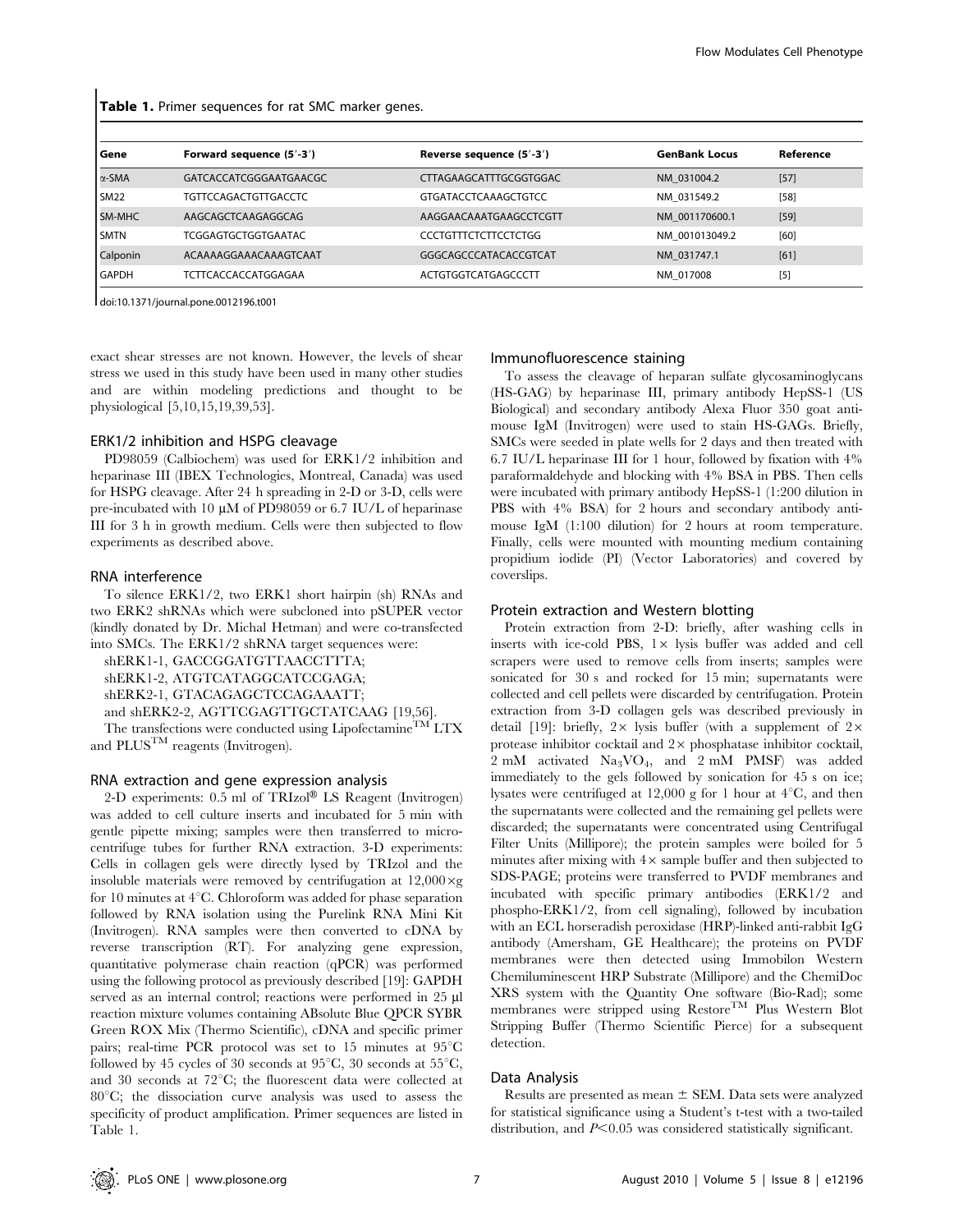#### Acknowledgments

We thank Dr. Jeff Garanich for valuable discussion, Sandra V. Lopez-Quintero and Henry Qazi for great help on the shear apparatus setup, and Hui Wang for RNA extraction.

#### References

- 1. Owens GK, Kumar MS, Wamhoff BR (2004) Molecular regulation of vascular smooth muscle cell differentiation in development and disease. Physiol Rev 84: 767–801.
- 2. Rensen SS, Doevendans PA, van Eys GJ (2007) Regulation and characteristics of vascular smooth muscle cell phenotypic diversity. Neth Heart J 15: 100–108.
- 3. Stegemann JP, Hong H, Nerem RM (2005) Mechanical, biochemical, and extracellular matrix effects on vascular smooth muscle cell phenotype. J Appl Physiol 98: 2321–2327.
- 4. Louis H, Lacolley P, Kakou A, Cattan V, Daret D, et al. (2006) Early activation of internal medial smooth muscle cells in the rabbit aorta after mechanical injury: relationship with intimal thickening and pharmacological applications. Clin Exp Pharmacol Physiol 33: 131–138.
- 5. Shi ZD, Ji XY, Qazi H, Tarbell JM (2009) Interstitial flow promotes vascular fibroblast, myofibroblast, and smooth muscle cell motility in 3-D collagen I via upregulation of MMP-1. Am J Physiol Heart Circ Physiol 297: H1225–1234.
- 6. Shi Y, O'Brien JE, Fard A, Mannion JD, Wang D, et al. (1996) Adventitial myofibroblasts contribute to neointimal formation in injured porcine coronary arteries. Circulation 94: 1655–1664.
- 7. Sartore S, Chiavegato A, Faggin E, Franch R, Puato M, et al. (2001) Contribution of adventitial fibroblasts to neointima formation and vascular remodeling: from innocent bystander to active participant. Circ Res 89: 1111–1121.
- 8. Wang S, Tarbell JM (2000) Effect of fluid flow on smooth muscle cells in a 3 dimensional collagen gel model. Arterioscler Thromb Vasc Biol 20: 2220–2225.
- 9. Li S, Lao J, Chen BP, Li YS, Zhao Y, et al. (2003) Genomic analysis of smooth muscle cells in 3-dimensional collagen matrix. Faseb J 17: 97–99.
- 10. Wang DM, Tarbell JM (1995) Modeling interstitial flow in an artery wall allows estimation of wall shear stress on smooth muscle cells. J Biomech Eng 117: 358–363.
- 11. Tada S, Tarbell JM (2002) Flow through internal elastic lamina affects shear stress on smooth muscle cells (3D simulations). Am J Physiol Heart Circ Physiol 282: H576–584.
- 12. Rizzo V (2009) Enhanced interstitial flow as a contributing factor in neointima formation: (shear) stressing vascular wall cell types other than the endothelium. Am J Physiol Heart Circ Physiol 297: H1196–1197.
- 13. Garanich JS, Mathura RA, Shi ZD, Tarbell JM (2007) Effects of fluid shear stress on adventitial fibroblast migration: implications for flow-mediated mechanisms of arterialization and intimal hyperplasia. Am J Physiol Heart Circ Physiol 292: H3128–3135.
- 14. Li C, Xu Q (2007) Mechanical stress-initiated signal transduction in vascular smooth muscle cells in vitro and in vivo. Cell Signal 19: 881–891.
- 15. Asada H, Paszkowiak J, Teso D, Alvi K, Thorisson A, et al. (2005) Sustained orbital shear stress stimulates smooth muscle cell proliferation via the extracellular signal-regulated protein kinase 1/2 pathway. J Vasc Surg 42: 772–780.
- 16. Wang H, Yan S, Chai H, Riha GM, Li M, et al. (2006) Shear stress induces endothelial transdifferentiation from mouse smooth muscle cells. Biochem Biophys Res Commun 346: 860–865.
- 17. Haga M, Yamashita A, Paszkowiak J, Sumpio BE, Dardik A (2003) Oscillatory shear stress increases smooth muscle cell proliferation and Akt phosphorylation. J Vasc Surg 37: 1277–1284.
- 18. Garanich JS, Pahakis M, Tarbell JM (2005) Shear stress inhibits smooth muscle cell migration via nitric oxide-mediated downregulation of matrix metalloproteinase-2 activity. Am J Physiol Heart Circ Physiol 288: H2244–2252.
- 19. Shi ZD, Ji XY, Berardi DE, Qazi H, Tarbell JM (2010) Interstitial flow induces MMP-1 expression and vascular SMC migration in collagen I gels via an ERK1/2-dependent and c-Jun-mediated mechanism. Am J Physiol Heart Circ Physiol 298: H127–135.
- 20. Florian JA, Kosky JR, Ainslie K, Pang Z, Dull RO, et al. (2003) Heparan sulfate proteoglycan is a mechanosensor on endothelial cells. Circ Res 93: e136–142.
- 21. Ainslie KM, Garanich JS, Dull RO, Tarbell JM (2005) Vascular smooth muscle cell glycocalyx influences shear stress-mediated contractile response. J Appl Physiol 98: 242–249.
- 22. Tarbell JM, Pahakis MY (2006) Mechanotransduction and the glycocalyx. J Intern Med 259: 339–350.
- 23. Weinbaum S, Tarbell JM, Damiano ER (2007) The structure and function of the endothelial glycocalyx layer. Annu Rev Biomed Eng 9: 121–167.
- 24. Davies SP, Reddy H, Caivano M, Cohen P (2000) Specificity and mechanism of action of some commonly used protein kinase inhibitors. Biochem J 351: 95–105.
- 25. Ando J, Yamamoto K (2009) Vascular mechanobiology: endothelial cell responses to fluid shear stress. Circ J 73: 1983–1992.
- 26. Levick JR (1987) Flow through interstitium and other fibrous matrices. Q J Exp Physiol 72: 409–437.

#### Author Contributions

Conceived and designed the experiments: ZDS JMT. Performed the experiments: ZDS GA. Analyzed the data: ZDS JMT. Contributed reagents/materials/analysis tools: ZDS JMT. Wrote the paper: ZDS JMT.

- 27. Swartz MA, Fleury ME (2007) Interstitial flow and its effects in soft tissues. Annu Rev Biomed Eng 9: 229–256.
- 28. Rutkowski JM, Swartz MA (2007) A driving force for change: interstitial flow as a morphoregulator. Trends Cell Biol 17: 44–50.
- 29. Shields JD, Fleury ME, Yong C, Tomei AA, Randolph GJ, et al. (2007) Autologous chemotaxis as a mechanism of tumor cell homing to lymphatics via interstitial flow and autocrine CCR7 signaling. Cancer Cell 11: 526–538.
- 30. Hernandez Vera R, Genove E, Alvarez L, Borros S, Kamm R, et al. (2009) Interstitial fluid flow intensity modulates endothelial sprouting in restricted Srcactivated cell clusters during capillary morphogenesis. Tissue Eng Part A 15: 175–185.
- 31. Hosseinkhani H, Inatsugu Y, Hiraoka Y, Inoue S, Tabata Y (2005) Perfusion culture enhances osteogenic differentiation of rat mesenchymal stem cells in collagen sponge reinforced with poly(glycolic Acid) fiber. Tissue Eng 11: 1476–1488.
- 32. Lawson D, Harrison M, Shapland C (1997) Fibroblast transgelin and smooth muscle SM22alpha are the same protein, the expression of which is downregulated in many cell lines. Cell Motil Cytoskeleton 38: 250–257.
- 33. Leguillette R, Laviolette M, Bergeron C, Zitouni N, Kogut P, et al. (2009) Myosin, transgelin, and myosin light chain kinase: expression and function in asthma. Am J Respir Crit Care Med 179: 194–204.
- 34. Takeuchi K, Takahashi K, Abe M, Nishida W, Hiwada K, et al. (1991) Colocalization of immunoreactive forms of calponin with actin cytoskeleton in platelets, fibroblasts, and vascular smooth muscle. J Biochem 109: 311–316.
- 35. van Eys GJ, Niessen PM, Rensen SS (2007) Smoothelin in vascular smooth muscle cells. Trends Cardiovasc Med 17: 26–30.
- 36. Chambers RC, Leoni P, Kaminski N, Laurent GJ, Heller RA (2003) Global expression profiling of fibroblast responses to transforming growth factor-beta1 reveals the induction of inhibitor of differentiation-1 and provides evidence of smooth muscle cell phenotypic switching. Am J Pathol 162: 533–546.
- 37. Sterpetti AV, Cucina A, D'Angelo LS, Cardillo B, Cavallaro A (1993) Shear stress modulates the proliferation rate, protein synthesis, and mitogenic activity of arterial smooth muscle cells. Surgery 113: 691–699.
- 38. Ueba H, Kawakami M, Yaginuma T (1997) Shear stress as an inhibitor of vascular smooth muscle cell proliferation. Role of transforming growth factorbeta 1 and tissue-type plasminogen activator. Arterioscler Thromb Vasc Biol 17: 1512–1516.
- 39. Fitzgerald TN, Shepherd BR, Asada H, Teso D, Muto A, et al. (2008) Laminar shear stress stimulates vascular smooth muscle cell apoptosis via the Akt pathway. J Cell Physiol 216: 389–395.
- 40. Cukierman E, Pankov R, Stevens DR, Yamada KM (2001) Taking cell-matrix adhesions to the third dimension. Science 294: 1708–1712.
- 41. Hinz B, Dugina V, Ballestrem C, Wehrle-Haller B, Chaponnier C (2003) Alphasmooth muscle actin is crucial for focal adhesion maturation in myofibroblasts. Mol Biol Cell 14: 2508–2519.
- 42. Ng CP, Hinz B, Swartz MA (2005) Interstitial fluid flow induces myofibroblast differentiation and collagen alignment in vitro. J Cell Sci 118: 4731–4739.
- 43. Fraley SI, Feng Y, Krishnamurthy R, Kim DH, Celedon A, et al. (2010) A distinctive role for focal adhesion proteins in three-dimensional cell motility. Nat Cell Biol 12: 598–604.
- 44. Kirkpatrick CA, Selleck SB (2007) Heparan sulfate proteoglycans at a glance. J Cell Sci 120: 1829–1832.
- 45. Wozniak MA, Modzelewska K, Kwong L, Keely PJ (2004) Focal adhesion regulation of cell behavior. Biochim Biophys Acta 1692: 103–119.
- 46. Roux PP, Blenis J (2004) ERK and p38 MAPK-activated protein kinases: a family of protein kinases with diverse biological functions. Microbiol Mol Biol Rev 68: 320–344.
- 47. Muslin AJ (2008) MAPK signalling in cardiovascular health and disease: molecular mechanisms and therapeutic targets. Clin Sci (Lond) 115: 203–218.
- 48. Gennaro G, Menard C, Giasson E, Michaud SE, Palasis M, et al. (2003) Role of p44/p42 MAP kinase in the age-dependent increase in vascular smooth muscle cell proliferation and neointimal formation. Arterioscler Thromb Vasc Biol 23: 204–210.
- 49. Hu Y, Cheng L, Hochleitner BW, Xu Q (1997) Activation of mitogen-activated protein kinases (ERK/JNK) and AP-1 transcription factor in rat carotid arteries after balloon injury. Arterioscler Thromb Vasc Biol 17: 2808–2816.
- 50. Lai K, Wang H, Lee WS, Jain MK, Lee ME, et al. (1996) Mitogen-activated protein kinase phosphatase-1 in rat arterial smooth muscle cell proliferation. J Clin Invest 98: 1560–1567.
- 51. Koyama H, Olson NE, Reidy MA (1999) Cell signaling in injured rat arteries. Thromb Haemost 82: 806–809.
- 52. Roy J, Kazi M, Hedin U, Thyberg J (2001) Phenotypic modulation of arterial smooth muscle cells is associated with prolonged activation of ERK1/2. Differentiation 67: 50–58.